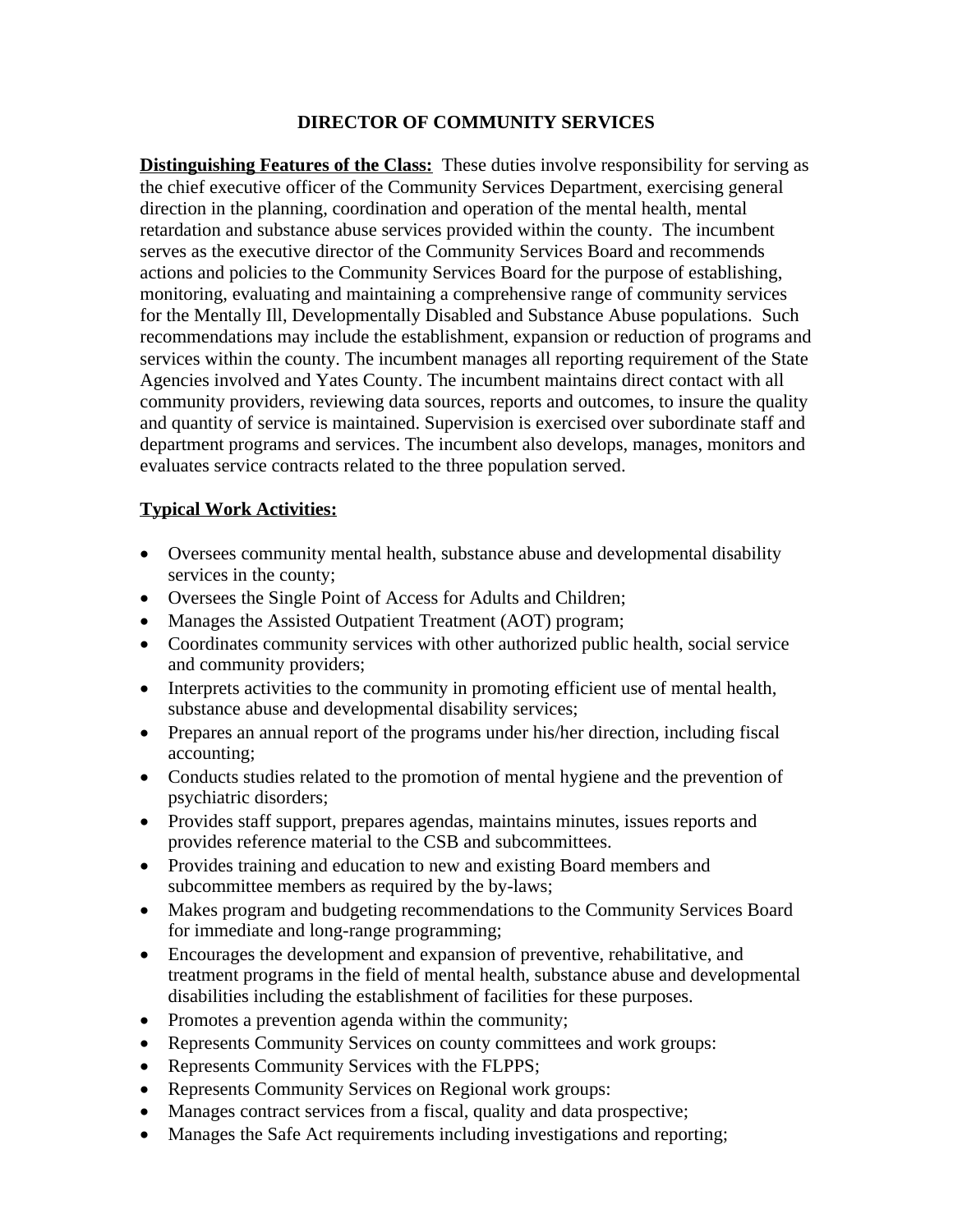### **Director of Community Services**

Page 2

- Manage the SMS system for access to the OMH Data Management System, serving as the security manager and coordinator;
- Manage the NYMH RMTS reporting requirements;
- Serve as the PSYCHES-Medicaid user for the department;
- Manage the OASAS planning system, serving as planning coordinator for the Board;
- Manage the MHPD provider system, insuring information updates and new or modified services updates, as well as regular reporting;
- Review and coordinate requests for services for individuals released from the NYAS Corrections System to Yates County, including support for medications;
- Prepares, manages, reviews and adjusts county department budget;
- Review and monitor ALFS reports and make adjustments as required.
- Insures that state agency budget and prior year reconciliation requirements are met.

# **Full Performance Knowledges, Skills, Abilities and Personal Characteristics:**

- Comprehensive knowledge of the modern theory and practice of mental health, developmental disability and substance abuse services;
- Thorough knowledge of healthcare, behavioral healthcare, wellness theory, psychiatric rehabilitation and pertinent pathologies of the nervous system;
- Working knowledge of comprehensive community care models;
- Working knowledge of the prevention agenda and prevention theory;
- Working knowledge of current administrative practices in the community mental hygiene field;
- Ability to develop, organize and supervise the short-range and long-range plans and services for the provision of mental health, substance abuse and developmental disability services in a specific geographic area;
- Ability to plan, organize and supervise services designed to prevent psychiatric disabilities and to promote care, treatment and training appropriate for this purpose;
- Physical condition commensurate with the demands of the position.

# **Minimum Qualifications:**

Education, specialized background, training and experience.

- A. Possession of current license to practice medicine in New York State and deemed board certified or board eligible in psychiatry, neurology, pediatrics; **OR**
- B. Possession of current license by the New York State Education Department to practice as a psychologist; **OR**
- C. Possession of a master's degree in social work and current license as a certified social worker by the New York State Education Department; **OR**
- D. Possession of a master's degree in psychiatric mental health nursing and current license by the New York State Education Department as a registered nurse; **OR**